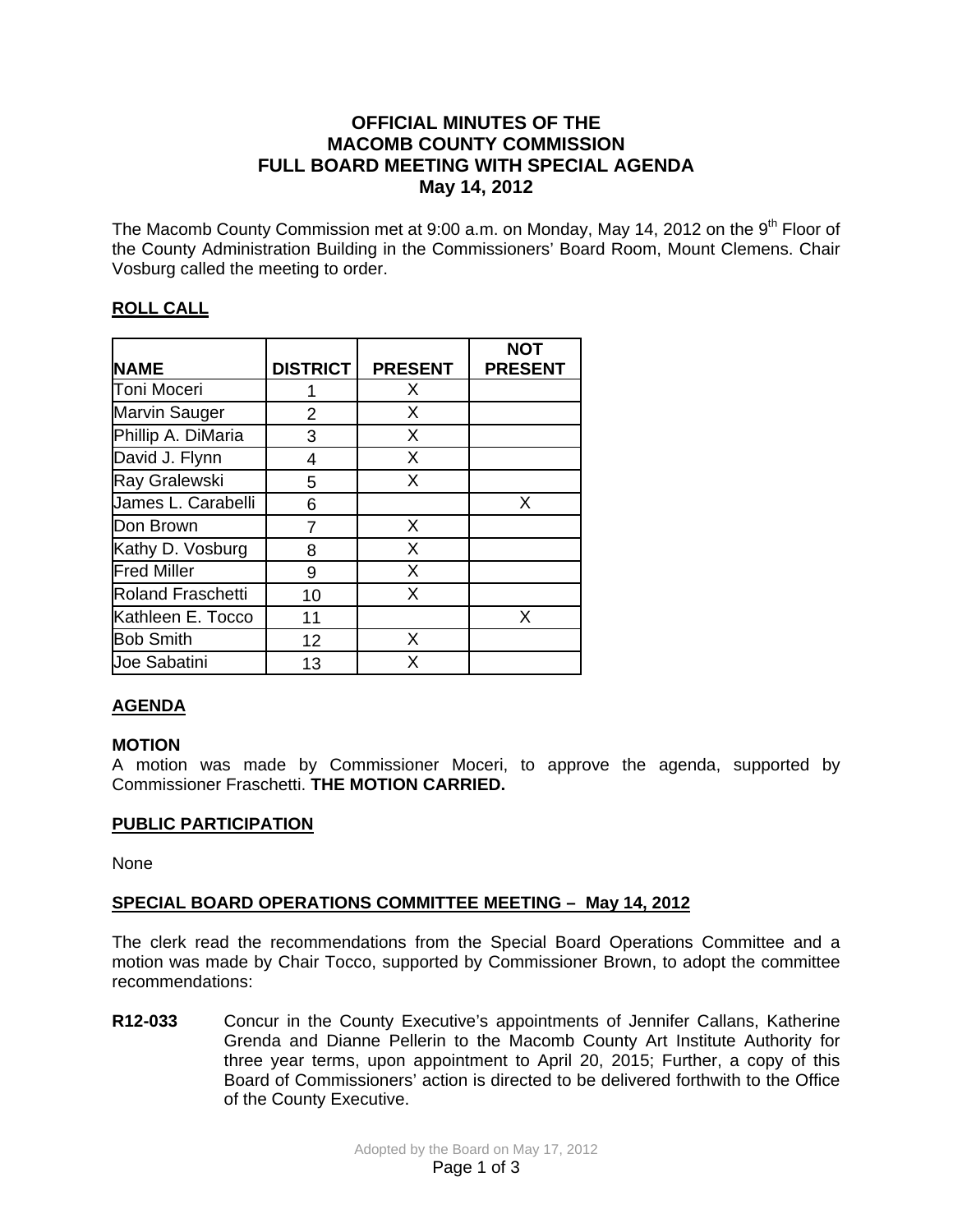### **THE MOTION CARRIED.**

#### **RECOMMENDATION FROM ADVISORY COMPENSATION COMMITTEE**

#### **MOTION**

**R12-034** A motion was made by Commissioner Brown to receive and file the recommendation from the Advisory Compensation Committee, supported by Commissioner Miller. **THE MOTION CARRIED.** 

### **ADOPT COMPENSATION ORDINANCE FOR COUNTYWIDE ELECTED OFFICIALS**

#### **MOTION**

**R12-035** A motion was made by Commissioner Flynn to adopt 2013-2016 Compensation Ordinance for Countywide Elected Officials, supported by Commissioner Brown. **THE MOTION CARRIED**. (Record Commissioner Fraschetti **NO** vote and Commissioner Robert Smith's abstention from his brother Prosecutor Eric Smith's compensation.)

### **NEW BUSINESS**

Commissioner Brown invited everyone tonight at 6 pm. to the Romeo Trailside Park in honor of the new access to the Macomb Orchard Trail.

#### **PUBLIC PARTICIPATION**

Roger Holtslander, 23140 Wellington Crescent, Clinton Township Russell Holtslander, 23140 Wellington Crescent, Clinton Township

| <b>NAME</b>              | <b>DISTRICT</b> | <b>PRESENT</b> | <b>NOT</b><br><b>PRESENT</b> |
|--------------------------|-----------------|----------------|------------------------------|
| Toni Moceri              |                 | X              |                              |
| <b>Marvin Sauger</b>     | 2               | X              |                              |
| Phillip A. DiMaria       | 3               | X              |                              |
| David J. Flynn           | 4               | Χ              |                              |
| Ray Gralewski            | 5               | X              |                              |
| James L. Carabelli       | 6               |                | X                            |
| Don Brown                | 7               | X              |                              |
| Kathy D. Vosburg         | 8               | X              |                              |
| <b>Fred Miller</b>       | 9               | X              |                              |
| <b>Roland Fraschetti</b> | 10              | X              |                              |
| Kathleen E. Tocco        | 11              |                | X                            |
| <b>Bob Smith</b>         | 12              | X              |                              |
| Joe Sabatini             | 13              | X              |                              |

## **ROLL CALL**